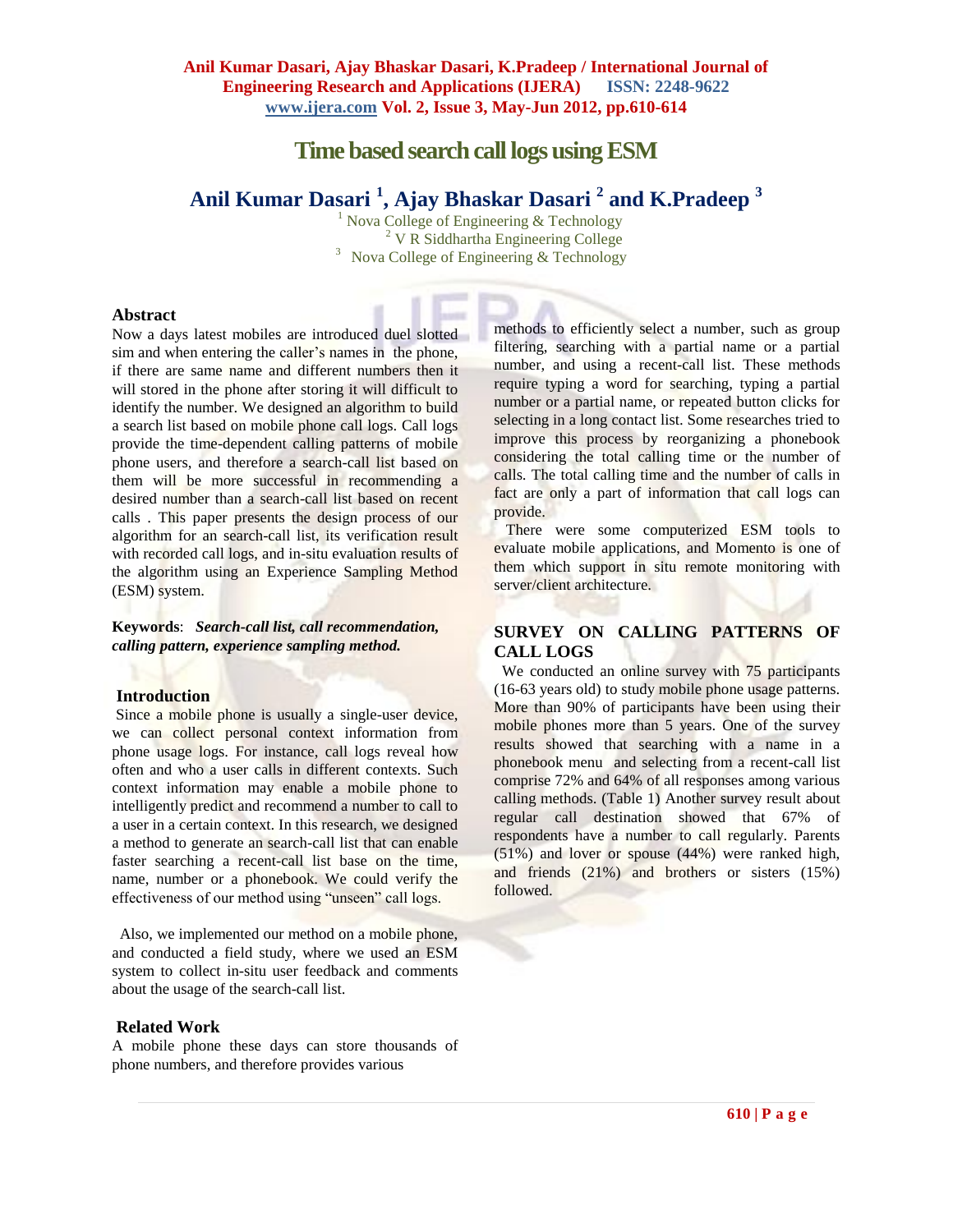## **Anil Kumar Dasari, Ajay Bhaskar Dasari, K.Pradeep / International Journal of Engineering Research and Applications (IJERA) ISSN: 2248-9622 www.ijera.com Vol. 2, Issue 3, May-Jun 2012, pp.610-614**

| How do you make a phone call?                                         | <b>Response Rate</b> |
|-----------------------------------------------------------------------|----------------------|
| "Searching with a name" in a phonebook                                | 72%                  |
| Selecting a number from a recent-call list<br>by pressing send button | 64%                  |
| Use shortcut by long click of specific number                         | 42%                  |
| Typing a partial name at home screen                                  | 28%                  |
| Typing a partial phone number at home screen                          | 25%                  |
| "Searching with a categories" in a phonebook                          | 17%                  |
| Select a number to call from SMS list                                 | 16%                  |
| Type whole phone number at home screen                                | 9%                   |

Table 1. Survey result about calling methods



Figure 1. Example call maps: (left) a single, twenties graduate student and (right) a married, thirties man.

We also analyzed the call logs of 20 participants (20-40 Years old) for recent 3 months to see whether there is any Periodical pattern. Figure 1 shows "call maps" which visualize all the outgoing calls on a graph with a time of day axis and a date axis. We could see that call maps do not only show calling patterns but also represent daily life patterns effectively. Calls in the left call map (twenties graduate student 'A') are distributed widely while calls in right call map (married thirties man "B") are concentrated between 9 am to 9 pm and that on his wife. The visualization of the call map confirmed that we can recommend a number to call based on calling pattern of the user – the most recommendable number for person 'A' in the morning is "Home", and the most recommendable number for person "B" at any time is his wife.

# **DESIGNING CALL RECOMMENDATION ALGORITHM**

A call recommendation algorithm selects numbers for an Search-call list based on the outgoing call logs. We chose 5 independent variables that can be a reason of recommendation day of week, weekend/weekday spans, time of day, day parts of a day, and 1-hour slots of a day as shown in Table 2. The algorithm calculates the probabilities of Bernoulli trials for each independent variable for each person in a phonebook and uses them to recommend numbers to dial.

| <b>Variables</b>            | <b>Values</b>                                                                 |
|-----------------------------|-------------------------------------------------------------------------------|
| Day of week                 | Monday, Tuesday, Wednesday, Thursday,<br>Friday, Saturday, Sunday             |
| Weekend<br>/Weekday spans   | Weekend, weekday                                                              |
| Time of day                 | 3-hour periods (Current time $\pm$ 1.5 hours)                                 |
| Dayparts<br>(of a day)      | Morning(6am-12am), Afternoon(12am-5pm),<br>Evening(5pm-10pm), Night(10pm-6am) |
| 1- hour slots<br>(of a day) | Every hours                                                                   |

#### Table 2. Candidate values for 5 variables

 For example, if a user presses the call button at 1:30 am on Mar 25th, 2008(example #2 in Table 4), the algorithm counts the number of days and the number of hours with a call to each person, and uses these numbers to estimate the Bernoulli probabilities. We examined how many times each

| <b>Variables</b>            | <b>Occurrences</b><br>with a call | <b>Occurrences</b>              | <b>Time scale</b>              | p,    |
|-----------------------------|-----------------------------------|---------------------------------|--------------------------------|-------|
| Day of week                 | 0                                 | 15 Tuesdays                     | 24 hours                       | 0     |
| Weekend<br>/Weekday spans   | 3                                 | 15 weekday spans                | $5 \text{ days}$ *<br>24 hours | 0.002 |
| Time of day                 | 5                                 | 90 3-hour periods<br>around 1am | 3 hours                        | 0.017 |
| Dayparts<br>(of a day)      | 6                                 | 90 midnights                    | 6 hours                        | 0.010 |
| 1- hour slots<br>(of a day) | 6                                 | 90 day $*$ 24 hours             | 1 hour                         | 0.003 |

Table 3. Example of calculating probability to call

Condition occurs in the observation period to determine *n<sup>c</sup>* (e.g. 90 times of 0am-3am intervals in 3 months). Number of cases *kic* with phone call to person *i* in each condition *c* make probability  $p_{ic}$  (e.g.  $p_{ic} = k_{ic}$  $/n_c = 5/90 = 0.056$ ) the probability  $p_{ic}$  here means that the user will make about 5 calls to person  $i$  at this time of day (0am-3am) for coming 100 days.

Every probability  $p_{\text{ic}}$  has different confidence level because of different  $n_c$  and standard deviation is  $p_{ic}$  $(1-p<sub>ic</sub>)/\sqrt{n_c}$  We calculate  $p<sub>ic</sub>$  with pessimistic inference to reduce influence of noisy data (e.g.  $p_{ic}=p_{ic}$   $std<sub>ic</sub>=0.05$ ). Because 5 independent variables have different time scales from 1 to 24 hours, we normalized  $p_{ic}$  into probability in unit time (1 hour). Then, the highest probability  $p_{ic}$  (Table 3) for each person in the phonebook were gathered and sorted. The algorithm then determines phone numbers with 5 highest probabilities and recommends them to a user with a reason *c*, for instance, "Because you called him/her most often at this time of day".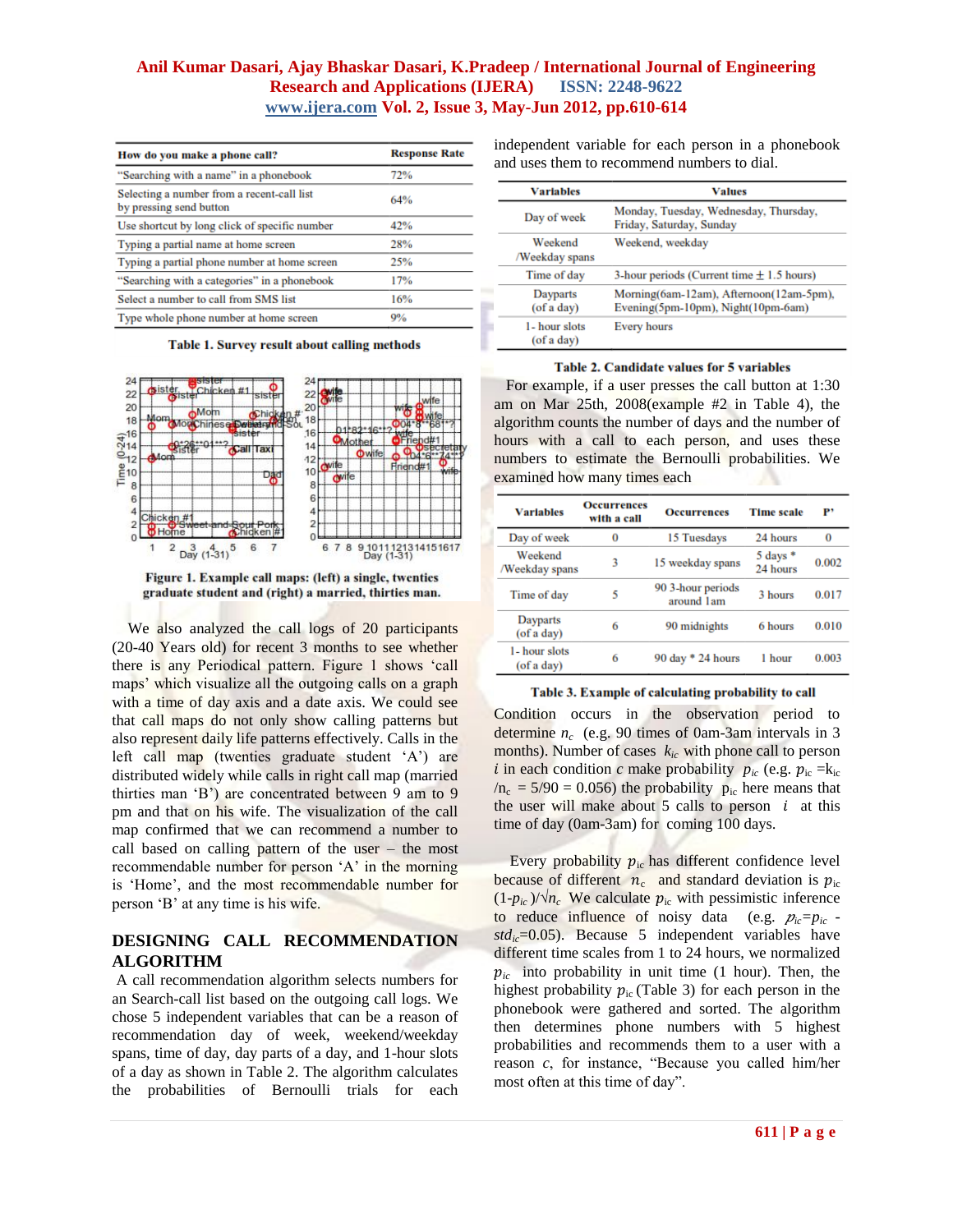## **Anil Kumar Dasari, Ajay Bhaskar Dasari, K.Pradeep / International Journal of Engineering Research and Applications (IJERA) ISSN: 2248-9622 www.ijera.com Vol. 2, Issue 3, May-Jun 2012, pp. 610-614**

| Rank            | <b>Example #1</b><br>2008/3/9(Sun.) 5: 24 pm |                          | <b>Example #2</b><br>2008/3/25(Tue.) 1:30 am |                                      |
|-----------------|----------------------------------------------|--------------------------|----------------------------------------------|--------------------------------------|
| 1 <sub>st</sub> | <b>Elder</b> sister                          | (Time of day)            | Food Delivery:<br>Chicken#1                  | (Time of day)                        |
| 2 <sub>nd</sub> | Mother                                       | (Time of day)            | Home                                         | (Time of day)                        |
| 3rd             | Home                                         | (Dayparts)<br>: Evening) | <b>Elder</b> sister                          | (1- hour slots)<br>: frequent calls) |
| 4th             | Food Delivery:<br>sweet-and-sour pork        | (Time of day)            | Food Delivery:<br>Chicken#2                  | (Time of day)                        |
| 5th             | Food Delivery:<br><b>Chinese</b> restaurant  | (Time of day)            | Mother                                       | (1- hour slots)<br>: frequent calls) |

Table 4. Two example outputs of the recommendation

Table 4 shows two algorithm outputs generated at two different contexts for the person 'A' (left call map in Figure1).The algorithm generates different recommendations for the two different cases and explains the reason of difference. On Sunday evening, phone numbers of family members and food deliveries were recommended based on time of day. In the second example, the phone numbers of chicken delivery appears on the list because of his past orders around this time of day (the highest  $p_i$  =chiken c=time of day in Table 3).

#### **CALL LOGS ALGORITHM**

We could see that the calling patterns of users were very different. Some people concentrate their phone calls to a lover or a family member, while others distribute over different calls. Participants with a higher number of clicks and a lower hit ratio (group B, dotted lines in Figure 2) showed that the most frequently called call and top 3



Figure 4. Reason of recommendations on success cases for all people (upper), for each group (lower)

calls comprise less than 20% and 40% of the entire calls, while other people (group A) made nearly 70% of calls to top 3 calls. Recommendations based on "1-hour slots" variable that reflects call frequency were reduced for group A as shown in the lower right pie chart in Figure 4. We expected that selecting different independent variables for the two different groups can shorten calculation time and produce better results. Then, the flow of our search-call list algorithm would become like the flow chart in Figure 5.



**Figure 5. Data flow of adaptive search-call list algorithm considering the two different groups**

To verify the effectiveness of the algorithm, we checked its recommendation outputs using "unseen" call logs. For instance, we asked it to predict callers for each call in the call logs of June using call logs from March to May. The algorithm could predict a correct called and include it in the search-call list. The usefulness of the recommendation was measured by the rank of the correct called in the list.

First, we compared the results with that of 'Searching' and 'Recent call list (RL)', which were shown to be two most popular call methods in our online survey with 75 users. In the latter case, a user was allowed to switch to a search page if there is no target in the list with 5 recent calls. The average number of click for searching was approximately determined by observing search process from 7 people using different phones. The average number of button clicks to make a call was 6.20, 4.33, and 3.80 for searching, using a RL, and using our search-call list, respectively. 3.80 clicks here mean an average recommendation rank of 2.80 (one click for "SEND" button). Among 5 variables, '1-hour slots' and 'Time of day" were highly used for the recommendations.

 Considering commercial products which can sort phone numbers with call frequency like BlackBerry, 'Frequency-based list (FL)' was added to the reference points in the 2nd stage of comparison. The average number of button clicks to make a call with call frequency based recommendation was 3.90 clicks. Also, first page hit ratios and top rank hit ratios were additionally compared because absence of a desired number on the first page makes us search the phone book, and the first item in the list can be dialed directly by two successive clicks of SEND button. The hit ratios for first page were 51.8%, 60.8%, and 62.5%, and the ratios of a desired number on the top were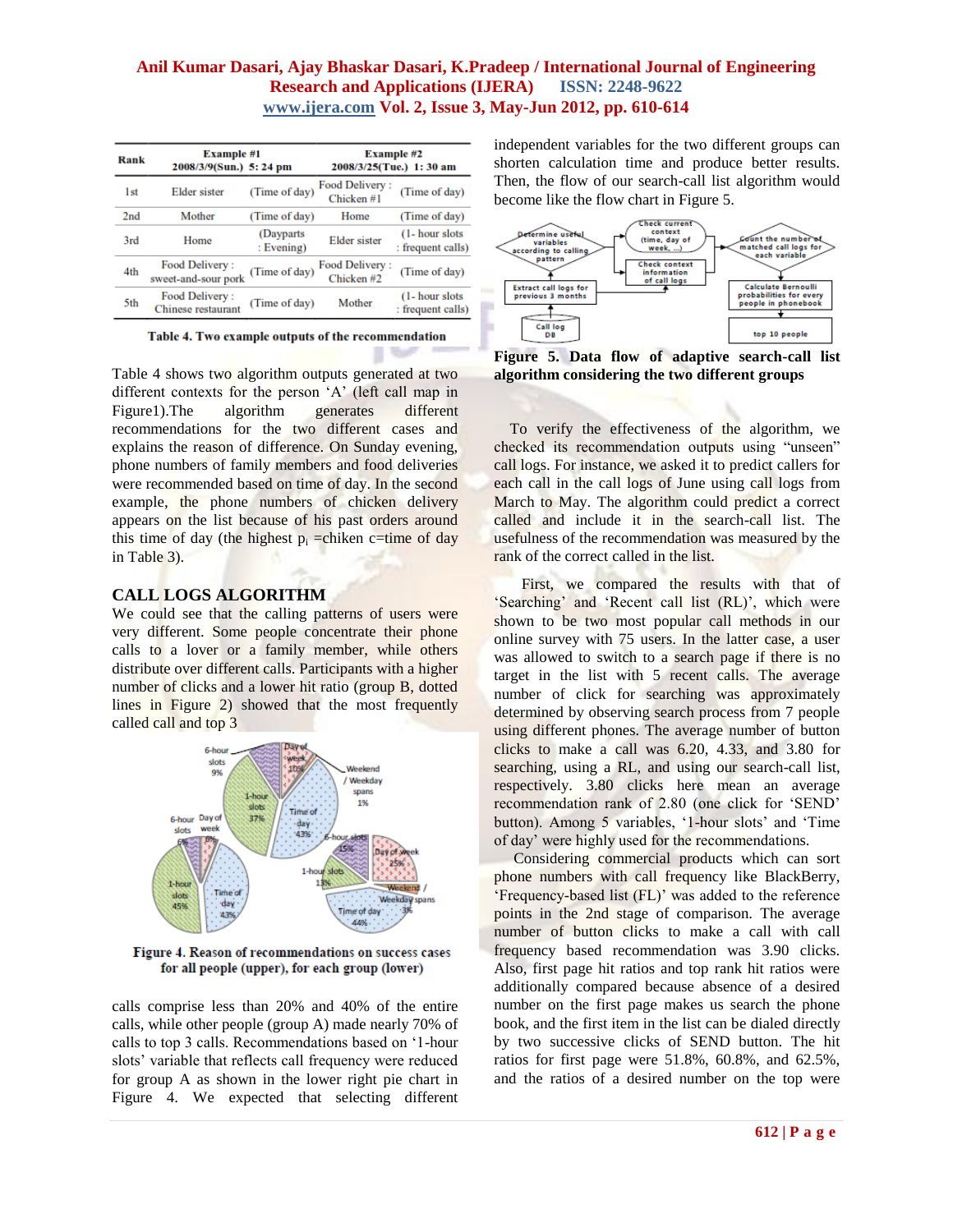## **Anil Kumar Dasari, Ajay Bhaskar Dasari, K.Pradeep / International Journal of Engineering Research and Applications (IJERA) ISSN: 2248-9622 www.ijera.com Vol. 2, Issue 3, May-Jun 2012, pp.610-614**

30.3%, 36.6%, and 39.3% for RL, FL, and our search call list, respectively.



Figure 2. Individual mean comparison

 All the average differences were statistically significant, and we also examined individual differences. Each line in Figure 2 shows individual means for the 3 calling methods. We could classify 20 users into 3 groups based on recommendation suitability. Recommendation algorithms including ours appear to be most applicable to group A shown with solid lines.

### **EVALUATION USING ESM SYSTEM**

 Our ESM system has architecture similar to Momento, and supports a real-time addition/modification of questions, an easy self report with a screenshot, and application logging for evaluating recommendation performance. Because we thought that the performance of our algorithm was verified in previous step, we used the ESM system to collect in-situ user feedback and experience about the usage of the search-call list, and did not attempted to use it to compare recommendation algorithms. The usual recent-call list page was replaced by our searchcall list page with 5 recommendable numbers to call as shown in Figure. If the adaptive search-call list failed at recommendation, the user could change the list to the usual recent-call list, and opening the phonebook for search from the list page was also possible.

| <b>E</b> Recommendati $\mathcal{L}_X$ $\overline{Y}_X = \frac{1}{2}$ 5:06 $\overline{X}$ |                   |                     | $\frac{1}{2}$ Recommendati $\frac{1}{2}$ , $\frac{1}{2}$ , $\frac{1}{2}$ , $\frac{1}{2}$ , $\frac{1}{2}$ , $\frac{1}{2}$ , $\frac{1}{2}$ |                  |
|------------------------------------------------------------------------------------------|-------------------|---------------------|------------------------------------------------------------------------------------------------------------------------------------------|------------------|
| My Love                                                                                  | 9/15 3:20 PM      | of My Love          | Frequent Call<br>70.078                                                                                                                  |                  |
| <b>A</b> <sup>*</sup> My Love                                                            | 9/15 12:26 PM     | * Dadi              | (0.020)                                                                                                                                  | This Time of Day |
| over My Love                                                                             | 9/14 5:43 PM      | H Kim               | Frequent Call<br>/0.013                                                                                                                  |                  |
| $\mathbf{L}^*$ 010)8803-+                                                                | *** 9/14 12:40 PM | Mam                 | Frequent Call<br>70.010                                                                                                                  |                  |
| l_⊷ J Choi                                                                               | 9/14 11:15 AM     | D Yoon              | Calls at Friday<br>70.006                                                                                                                |                  |
| Recommendation List   Recent Call List                                                   |                   | Recommendation List | Recent Call List                                                                                                                         |                  |
| щ<br>Call                                                                                | Menu              | Call                | <b>WAR</b>                                                                                                                               | Menu             |

**Figure 3 Usual recent-call list (left) was replaced by our Search-call list (right).**

427 attempts to make a call using the search-call list were recorded as success by the ESM system. The average rank of the call in the list in the whole cases was 2.35. The search-call list failed to recommend a right call in 161 cases, and in 101 cases of them the call was not in recent call logs. We also calculated the expected recommendation rank of the calls for the outgoing calls that were made without using a searchcall list. The expected average rank of the call was 9.27 (median 3) except newly dialed phone number during 3 months. Right after every call made by a search-call list, the ESM system presented a window to ask user feedback. 63.5% answered with 'helpful', 29.1% with 'not helpful', and 7.4% with 'no answer'. Some examples of subjective feedback were shown in Table 5.

 A qualitative survey was done after the field study. Among the 10 participants, 8 reported that the call recommendation was helpful. All of them reported that the search-call list was helpful because of adequate candidates on the list, and half of them reported that they liked it because they did not need to type. Some participants were dissatisfied with the extra button clicks to invoke a search-call list; they had to press the call button and click 'call log' soft button on the

| Was call recommendation helpful in finding the person to call?       |  |  |
|----------------------------------------------------------------------|--|--|
| I tried to call my boyfriend, and he was on the top of the list.     |  |  |
| The person I want to call was the 1st.                               |  |  |
| It always shows a similar list, but is quite helpful.                |  |  |
| I could see "home" when I was about to call home                     |  |  |
| I called someone many times recently, and the list helped me.        |  |  |
| It was helpful (The recommendation seemed to be based on timeslots.) |  |  |
| I called him after a long pause, and the list was not useful. (*)    |  |  |
| The time to call was reduced because of the list.                    |  |  |
| I looked up the number to call from phonebook. (*)                   |  |  |
| (*) marks opinions in not helpful cases                              |  |  |

#### Table 5. Examples of subjective feedback

screen again to see the list. The calculation process begins right after the user clicks the 'call log' button. If more optimized calculation starts in the idle time right after the phone is opened, this inconvenience would be reduced. We asked the participants about the requirements for this search-call list. "Fast switching to a search page or a recent-call list when recommendation failed" was elected as the most important requirement, and "fast calculation" and "accuracy" followed. In our implementation, recent call list was provided beside our search-call list as shown in Figure 3 and users could make a fast transition to each other with left and right arrow keys while up and down keys were used to select items on the list.